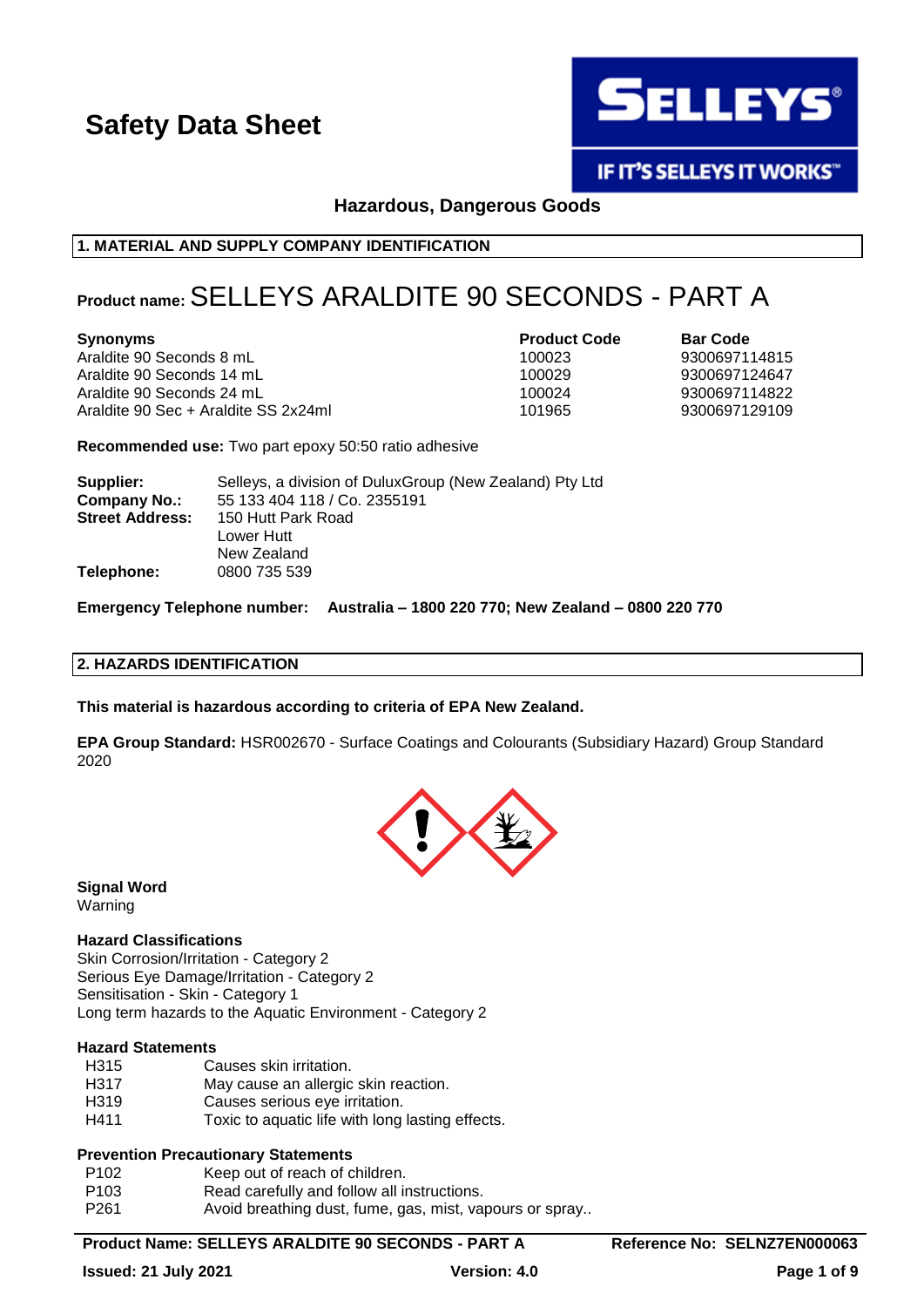

# **IF IT'S SELLEYS IT WORKS"**

P264 Wash hands, face and all exposed skin thoroughly after handling. P272 Contaminated work clothing should not be allowed out of the workplace. P273 Avoid release to the environment. P280 Wear protective gloves/protective clothing including eye/face protection and suitable respirator.

### **Response Precautionary Statements**

| P <sub>101</sub> | If medical advice is needed, have product container or label at hand.                      |
|------------------|--------------------------------------------------------------------------------------------|
| P302+P352        | IF ON SKIN: Wash with plenty of water and soap.                                            |
|                  | P305+P351+P338 IF IN EYES: Rinse cautiously with water for several minutes. Remove contact |
|                  | lenses, if present and easy to do. Continue rinsing.                                       |
| P333+P313        | If skin irritation or rash occurs: Get medical advice/attention.                           |
| P337+P313        | If eye irritation persists: Get medical advice/attention.                                  |
| P362             | Take off contaminated clothing.                                                            |
| P363             | Wash contaminated clothing before reuse.                                                   |
| P391             | Collect spillage.                                                                          |

# **Storage Precautionary Statement**

Not allocated

# **Disposal Precautionary Statement**

P501 Dispose of contents/container in accordance with local, regional, national and international regulations.

### **DANGEROUS GOOD CLASSIFICATION**

Classified as Dangerous Goods by the criteria of the "Australian Code for the Transport of Dangerous Goods by Road & Rail" and the "New Zealand NZS5433: Transport of Dangerous Goods on Land".

### **Dangerous Goods Class:** 9

| 3. COMPOSITION INFORMATION                                             |            |                   |
|------------------------------------------------------------------------|------------|-------------------|
| <b>CHEMICAL ENTITY</b>                                                 | CAS NO     | <b>PROPORTION</b> |
| Oxirane, 2,2'-[(1-methylethylidene)bis(4,1-phenyleneoxymethylene)]bis- | 1675-54-3  | $>60 \%$ (w/w)    |
| Bisphenol F epoxy resin                                                | 9003-36-5  | $1 - 10 \%$ (w/w) |
| Terphenyl, hydrogenated                                                | 61788-32-7 | $1 - 10 \%$ (w/w) |
| Terphenyl                                                              | 26140-60-3 | $<$ 1 % (w/w)     |
| Ingredients determined to be non-hazardous or below reporting limits   |            | <b>Balance</b>    |
|                                                                        |            | 100%              |

### **4. FIRST AID MEASURES**

If poisoning occurs, contact a doctor or Poisons Information Centre (Phone Australia 131 126, New Zealand 0800 764 766).

**Inhalation:** Remove victim from exposure - avoid becoming a casualty. Remove contaminated clothing and loosen remaining clothing. Allow patient to assume most comfortable position and keep warm. Keep at rest until fully recovered. Seek medical advice if effects persist.

**Skin Contact:** Effects may be delayed. If skin or hair contact occurs, immediately remove contaminated clothing and flush skin and hair with running water. Continue flushing with water until advised to stop by the Poisons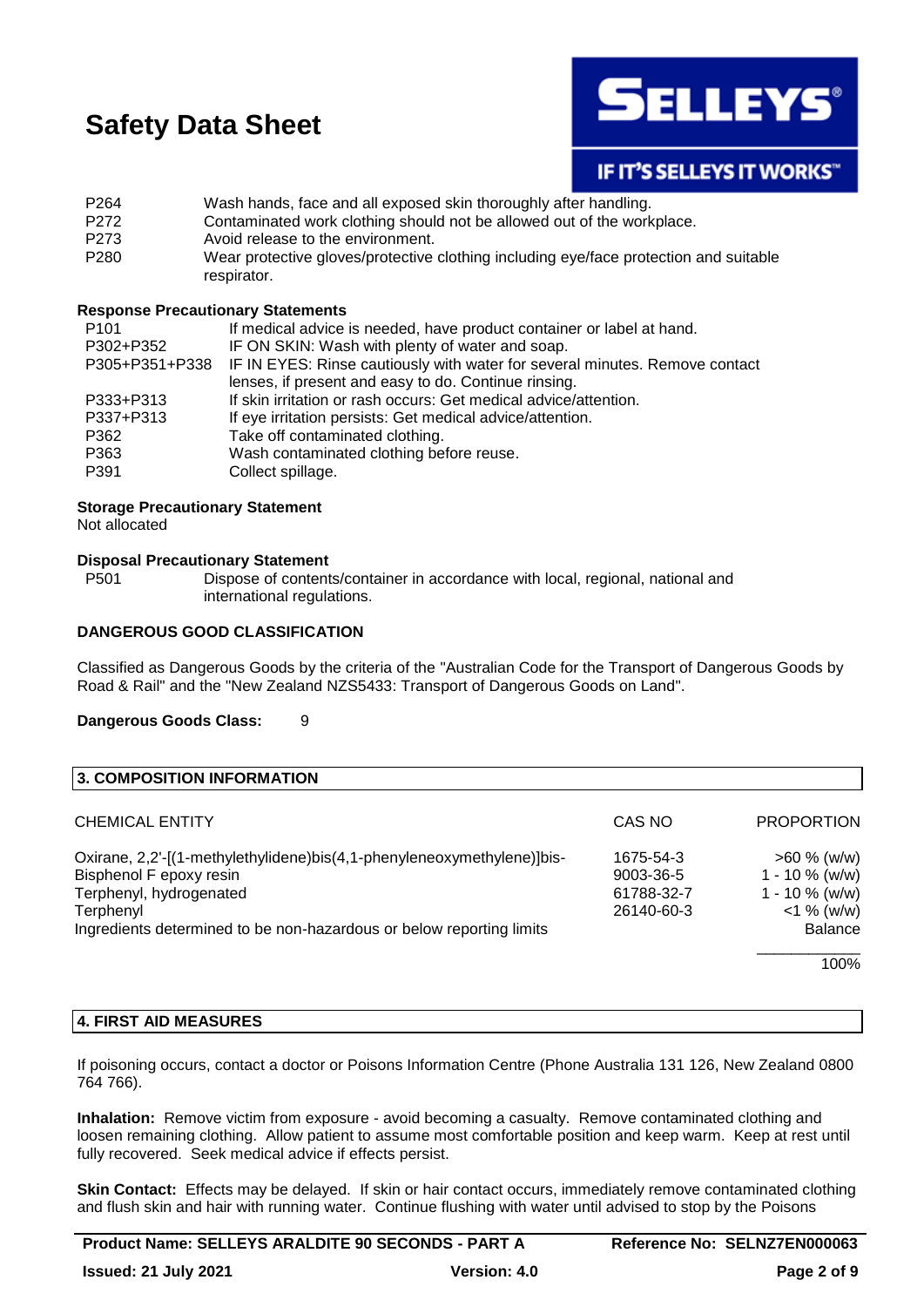

Information Centre or a Doctor; or for 15 minutes and transport to Doctor or Hospital.

**Eye contact:** If in eyes, hold eyelids apart and flush the eyes continuously with running water. Continue flushing until advised to stop by the Poisons Information Centre or a Doctor; or for at least 15 minutes and transport to Doctor or Hospital.

**Ingestion:** Rinse mouth with water. If swallowed, do NOT induce vomiting. Give a glass of water to drink. Never give anything by the mouth to an unconscious patient. If vomiting occurs give further water. Seek medical advice.

**PPE for First Aiders:** Wear safety shoes, overalls, gloves, chemical goggles. Available information suggests that gloves made from nitrile rubber should be suitable for intermittent contact. However, due to variations in glove construction and local conditions, the user should make a final assessment. Always wash hands before smoking, eating, drinking or using the toilet. Wash contaminated clothing and other protective equipment before storing or re-using.

**Notes to physician:** Treat symptomatically. Effects may be delayed.

### **5. FIRE FIGHTING MEASURES**

### **Hazchem Code:** •3Z

**Suitable extinguishing media:** If material is involved in a fire use alcohol resistant foam or dry agent (carbon dioxide, dry chemical powder).

**Specific hazards:** Combustible material.

**Fire fighting further advice:** On burning or decomposing may emit toxic fumes. Fire fighters to wear selfcontained breathing apparatus and suitable protective clothing if risk of exposure to vapour or products of combustion or decomposition.

# **6. ACCIDENTAL RELEASE MEASURES**

### **SMALL SPILLS**

Wear protective equipment to prevent skin and eye contamination. Avoid inhalation of vapours or dust. Wipe up with absorbent (clean rag or paper towels). Collect and seal in properly labelled containers or drums for disposal.

### **LARGE SPILLS**

Clear area of all unprotected personnel. Slippery when spilt. Avoid accidents, clean up immediately. Wear protective equipment to prevent skin and eye contamination and the inhalation of vapours. Work up wind or increase ventilation. Contain - prevent run off into drains and waterways. Use absorbent (soil, sand or other inert material). Collect and seal in properly labelled containers or drums for disposal. If contamination of crops, sewers or waterways has occurred advise local emergency services.

### **Dangerous Goods - Initial Emergency Response Guide No:** 47

### **7. HANDLING AND STORAGE**

**Handling:** Avoid eye contact and skin contact. Avoid inhalation of vapour, mist or aerosols.

**Storage:** Store in a cool, dry, well-ventilated place and out of direct sunlight. Store away from foodstuffs. Store away from incompatible materials described in Section 10. Store away from sources of heat and/or ignition. Keep container standing upright. Keep containers closed when not in use - check regularly for leaks.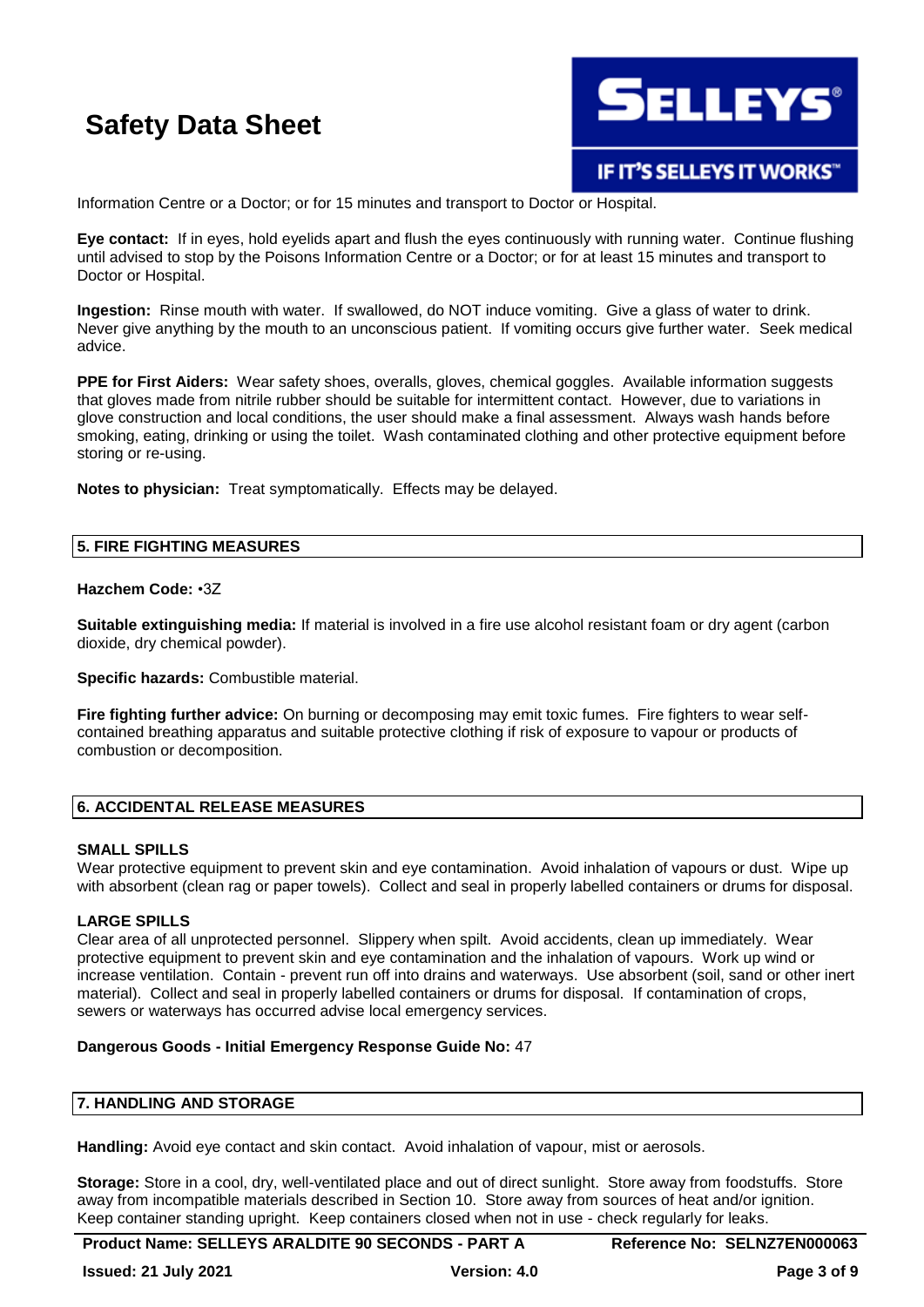

**IF IT'S SELLEYS IT WORKS"** 

This material is classified as a Class 9 Miscellaneous Dangerous Good as per the criteria of the "New Zealand NZS5433: Transport of Dangerous Goods on Land" and/or the "Australian Code for the Transport of Dangerous Goods by Road & Rail" and must be stored in accordance with the relevant regulations.

# **8. EXPOSURE CONTROLS / PERSONAL PROTECTION**

### **National occupational exposure limits:**

|                         | TWA     |         | <b>STEL</b> |       | <b>NOTICES</b> |
|-------------------------|---------|---------|-------------|-------|----------------|
|                         | ppm     | mg/m3   | ppm         | mg/m3 |                |
| Hydrogenated terphenyls | 0.5     | 4.9     |             |       |                |
| Terphenyls              | Ceiling | Ceiling |             |       |                |
|                         | 0.5     | 4.7     |             |       |                |

As published by WorkSafe New Zealand.

WES-TWA (Workplace Exposure Standard - Time-weighted average). The average airborne concentration of a substance calculated over an eight-hour working day.

WES-Ceiling (Workplace Exposure Standard - Ceiling). A concentration that should not be exceeded at any time during any part of the working day.

WES-STEL (Workplace Exposure Standard - Short-term exposure limit). The 15-minute time weighted average exposure standard. Applies to any 15-minute period in the working day and is designed to protect the worker against adverse effects of irritation, chronic or irreversible tissue change, or narcosis that may increase the likelihood of accidents. The WES-STEL is not an alternative to the WES-TWA; both the short-term and timeweighted average exposures apply. Exposures at concentrations between the WES-TWA and the WES-STEL should be less than 15 minutes, should occur no more than four times per day, and there should be at least 60 minutes between successive exposures in this range.

These Exposure Standards are guides to be used in the control of occupational health hazards. All atmospheric contamination should be kept too as low a level as is workable. These exposure standards should not be used as fine dividing lines between safe and dangerous concentrations of chemicals. They are not a measure of relative toxicity.

If the directions for use on the product label are followed, exposure of individuals using the product should not exceed the above standard. The standard was created for workers who are routinely, potentially exposed during product manufacture.

**Biological Limit Values:** As per the WorkSafe New Zealand the ingredients in this material do not have a Biological Limit Allocated.

**Engineering Measures:** Ensure ventilation is adequate to maintain air concentrations below Exposure Standards. Use only in well ventilated areas. Use with local exhaust ventilation or while wearing appropriate respirator. Vapour heavier than air - prevent concentration in hollows or sumps. Do NOT enter confined spaces where vapour may have collected.

**Personal Protection Equipment:** SAFETY SHOES, OVERALLS, GLOVES, CHEMICAL GOGGLES.

Wear safety shoes, overalls, gloves, chemical goggles. Available information suggests that gloves made from nitrile rubber should be suitable for intermittent contact. However, due to variations in glove construction and local conditions, the user should make a final assessment. Always wash hands before smoking, eating, drinking or using the toilet. Wash contaminated clothing and other protective equipment before storing or re-using.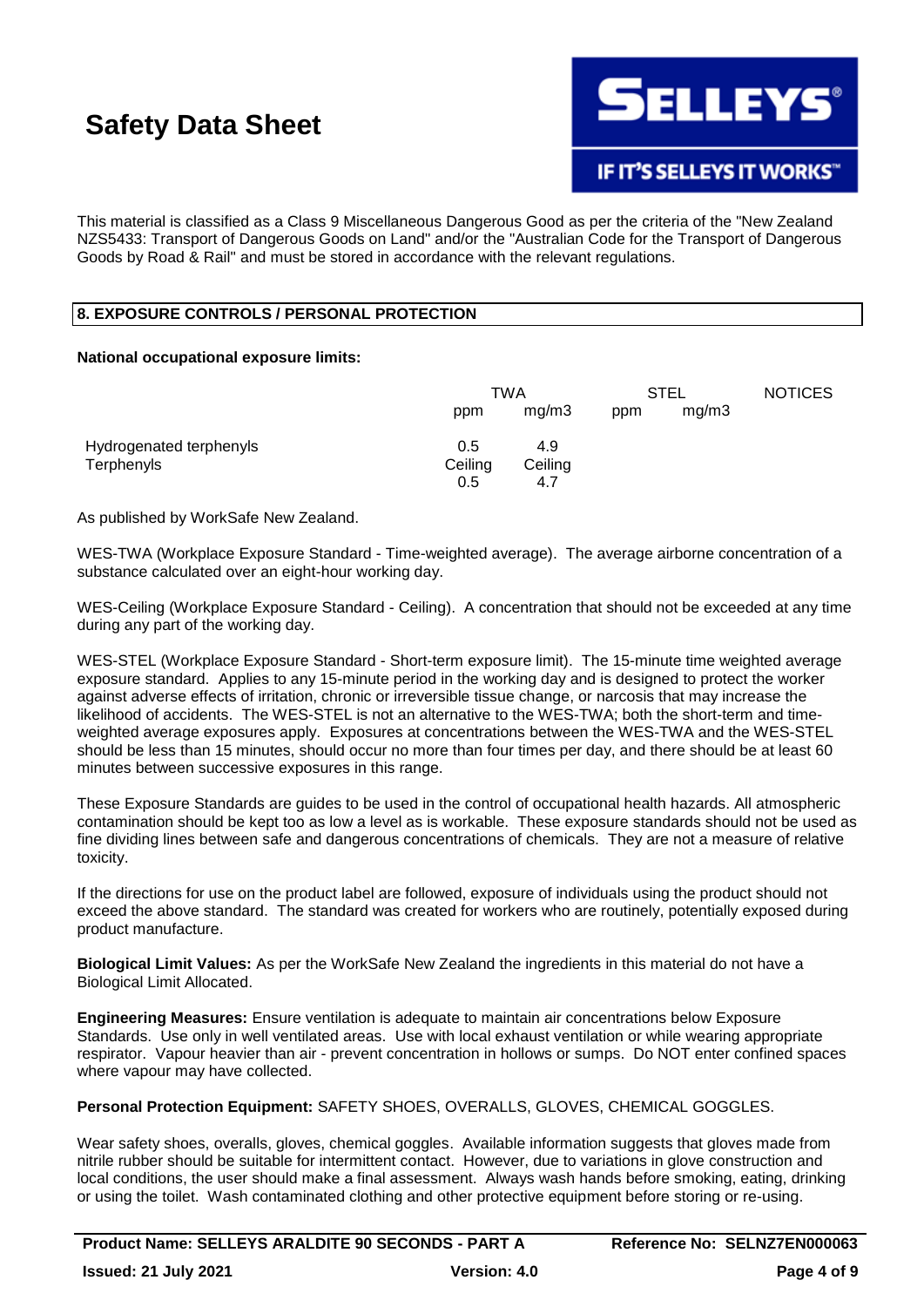

**IF IT'S SELLEYS IT WORKS"** 

**Hygiene measures:** Keep away from food, drink and animal feeding stuffs. When using do not eat, drink or smoke. Wash hands prior to eating, drinking or smoking. Avoid contact with clothing. Avoid eye contact and skin contact. Avoid inhalation of vapour, mist or aerosols. Ensure that eyewash stations and safety showers are close to the workstation location.

# **9. PHYSICAL AND CHEMICAL PROPERTIES**

| Form:                                 | <b>Viscous Liquid</b>                   |                               |
|---------------------------------------|-----------------------------------------|-------------------------------|
| Colour:                               | Transparent                             |                               |
| Odour:                                | Slight                                  |                               |
| Solubility:                           |                                         | Insoluble in water            |
| <b>Specific Gravity:</b>              |                                         | 1.15                          |
|                                       | <b>Relative Vapour Density (air=1):</b> | >1                            |
| Vapour Pressure (20 °C):              |                                         | N Av                          |
| Flash Point (°C):                     |                                         | 176                           |
| Flammability Limits (%):              |                                         | N App                         |
| <b>Autoignition Temperature (°C):</b> |                                         | N Av                          |
| Melting Point/Range (°C):             |                                         | N Av                          |
| <b>Boiling Point/Range (°C):</b>      |                                         | >200                          |
| Decomposition Point (°C):             |                                         | >200                          |
| pH:                                   |                                         | N App                         |
| <b>Viscosity:</b>                     |                                         | 18,000 - 45,000 mPa.s @ 25 °C |
| Total VOC (g/Litre):                  |                                         | N Av                          |
|                                       |                                         |                               |

(Typical values only - consult specification sheet)  $N Av = Not available, N App = Not applicable$ 

# **10. STABILITY AND REACTIVITY**

**Chemical stability:** This material is thermally stable when stored and used as directed.

**Conditions to avoid:** Elevated temperatures and sources of ignition.

**Incompatible materials:** Oxidising agents.

**Hazardous decomposition products:** Oxides of carbon and nitrogen, smoke and other toxic fumes.

**Hazardous reactions:** No known hazardous reactions.

# **11. TOXICOLOGICAL INFORMATION**

No adverse health effects expected if the product is handled in accordance with this Safety Data Sheet and the product label. Symptoms or effects that may arise if the product is mishandled and overexposure occurs are:

### **Acute Effects**

**Inhalation:** Material may be an irritant to mucous membranes and respiratory tract.

**Skin contact:** Contact with skin will result in irritation. A skin sensitiser. Repeated or prolonged skin contact may lead to allergic contact dermatitis.

**Ingestion:** Swallowing can result in nausea, vomiting and irritation of the gastrointestinal tract.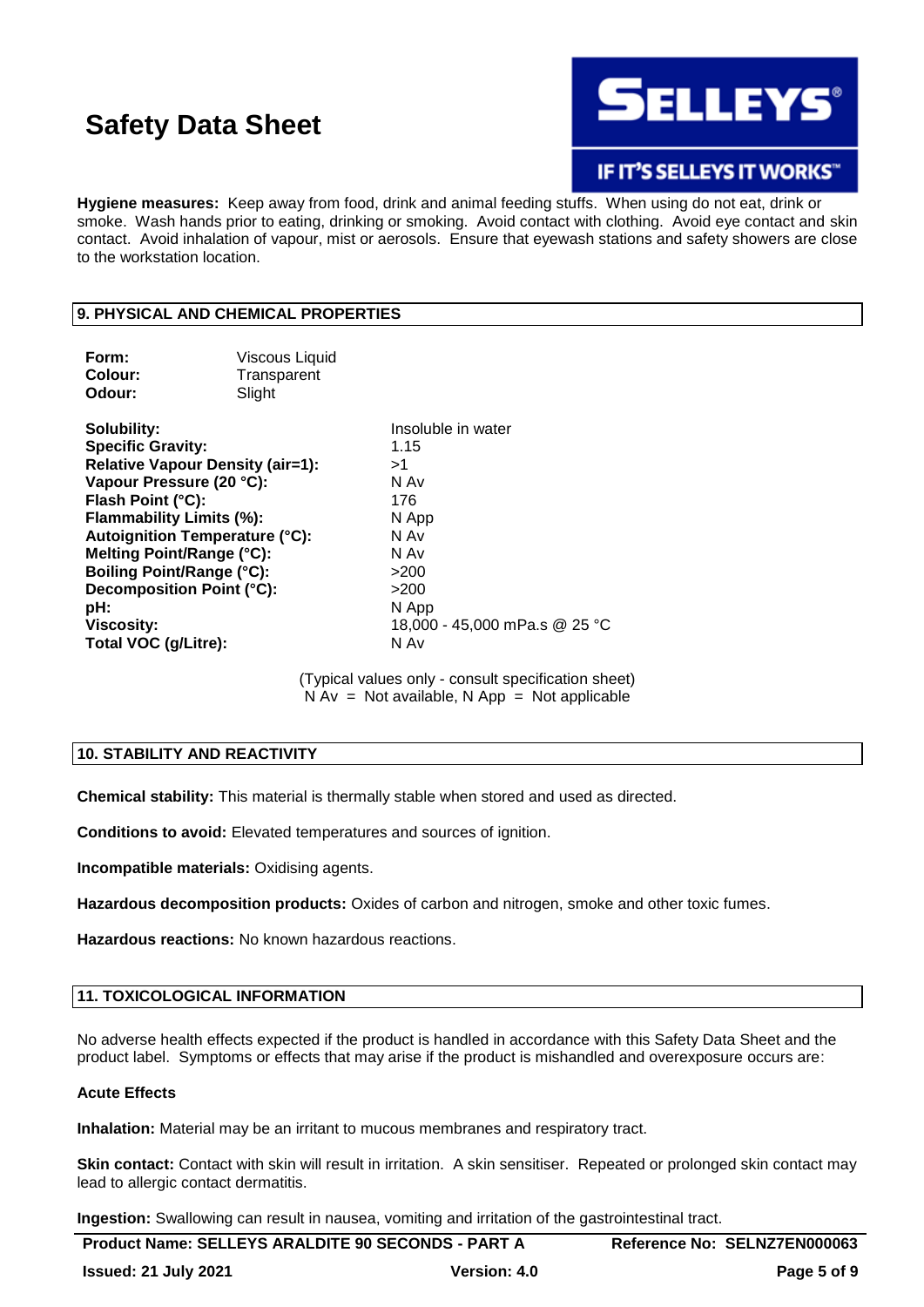

# **Eye contact:** An eye irritant.

# **Acute toxicity**

**Inhalation:** This material has been classified as not hazardous for acute inhalation exposure. Acute toxicity estimate (based on ingredients):  $LC_{50} > 20.0$  mg/L for vapours or  $LC_{50} > 5.0$  mg/L for dust and mist.

**Skin contact:** This material has been classified as not hazardous for acute dermal exposure. Acute toxicity estimate (based on ingredients):  $LD_{50} > 2,000$  mg/Kg bw

**Ingestion:** This material has been classified as not hazardous for acute ingestion exposure. Acute toxicity estimate (based on ingredients):  $LD_{50} > 2,000$  mg/Kg bw

**Corrosion/Irritancy:** Eye: this material has been classified as a Category 2 Hazard (reversible effects to eyes). Skin: this material has been classified as a Category 2 Hazard (reversible effects to skin).

**Sensitisation:** Inhalation: this material has been classified as not a respiratory sensitiser. Skin: this material has been classified as a Category 1 Hazard (skin sensitiser).

**Aspiration hazard:** This material has been classified as not an aspiration hazard.

**Specific target organ toxicity (single exposure):** This material has been classified as not a specific hazard to target organs by a single exposure.

#### **Chronic Toxicity**

**Mutagenicity:** This material has been classified as non-hazardous.

**Carcinogenicity:** This material has been classified as non-hazardous.

**Reproductive toxicity (including via lactation):** This material has been classified as non-hazardous.

**Specific target organ toxicity (repeat exposure):** This material has been classified as non-hazardous.

### **12. ECOLOGICAL INFORMATION**

Avoid contaminating waterways.

**Acute aquatic hazard:** This material has been classified as not hazardous for acute aquatic exposure. Acute toxicity estimate (based on ingredients): > 100 mg/L

**Chronic aquatic hazard:** This material has been classified as a Category Chronic 2 Hazard. Non-rapidly or rapidly degradable substance for which there are adequate chronic toxicity data available OR in the absence of chronic toxicity data, Acute toxicity estimate (based on ingredients): 1 - 10 mg/L, where the substance is not rapidly degradable and/or BCF  $\geq$  500 and/or log K<sub>ow</sub>  $\geq$  4.

**Ecotoxicity in the soil environment:** This material has been classified as non-hazardous.

**Ecotoxicity to terrestrial vertebrates:** This material has been classified as non-hazardous.

**Ecotoxicity to terrestrial invertebrates:** This material has been classified as non-hazardous.

**Ecotoxicity:** No information available.

**Persistence and degradability:** No information available.

Product Name: SELLEYS ARALDITE 90 SECONDS - PART A **Reference No: SELNZ7EN000063**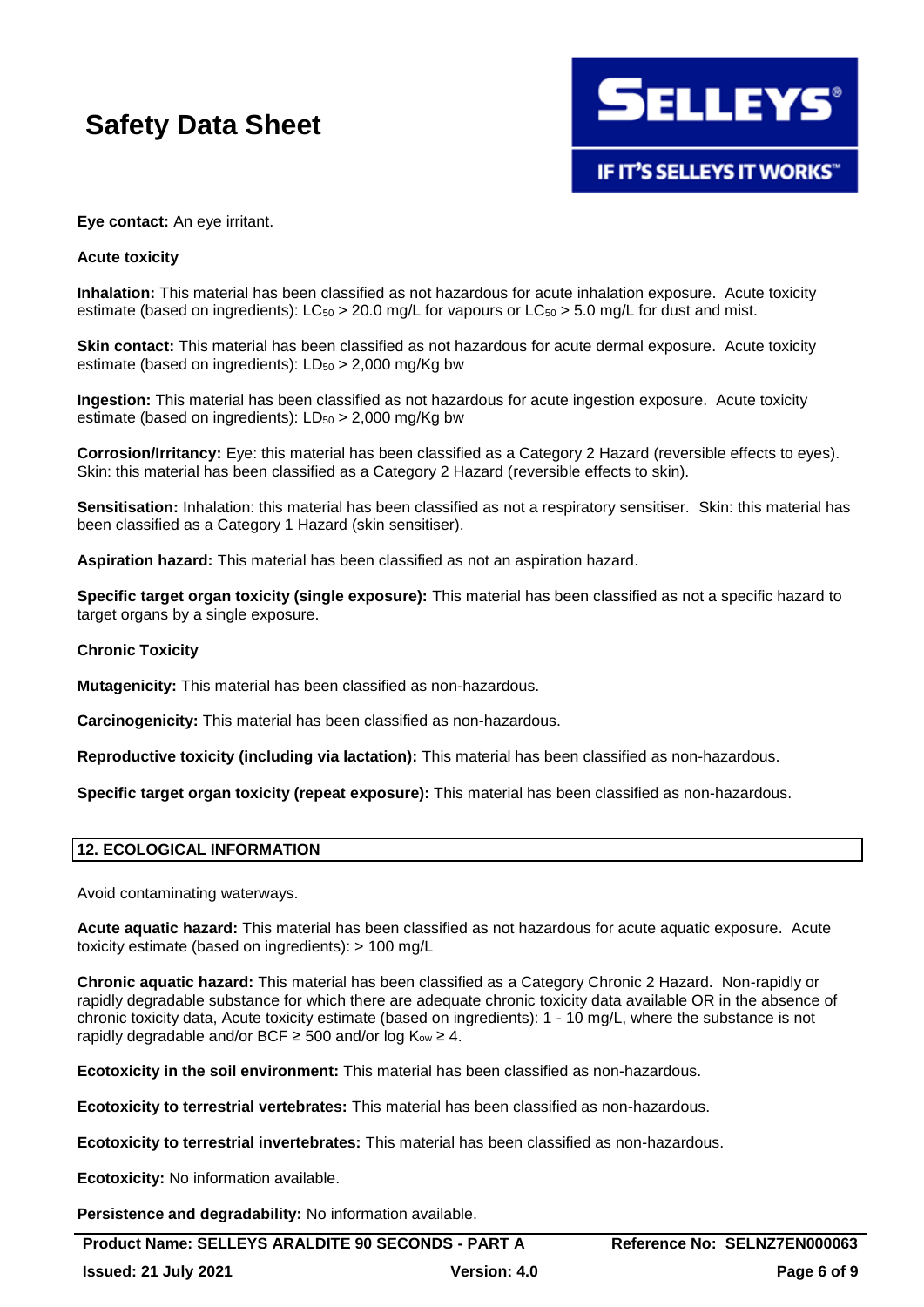

**IF IT'S SELLEYS IT WORKS"** 

**Bioaccumulative potential:** No information available.

**Mobility:** No information available.

# **13. DISPOSAL CONSIDERATIONS**

Persons conducting disposal, recycling or reclamation activities should ensure that appropriate personal protection equipment is used, see "Section 8. Exposure Controls and Personal Protection" of this SDS.

If possible material and its container should be recycled. If material or container cannot be recycled, dispose in accordance with local, regional, national and international Regulations.

### **14. TRANSPORT INFORMATION**

### **ROAD AND RAIL TRANSPORT**

Classified as Dangerous Goods by the criteria of the "Australian Code for the Transport of Dangerous Goods by Road & Rail" and the "New Zealand NZS5433: Transport of Dangerous Goods on Land".



| UN No:                              | 3082                                                                                                                |
|-------------------------------------|---------------------------------------------------------------------------------------------------------------------|
| Dangerous Goods Class:              | 9                                                                                                                   |
| <b>Packing Group:</b>               | Ш                                                                                                                   |
| <b>Hazchem Code:</b>                | $\cdot 37$                                                                                                          |
| <b>Emergency Response Guide No:</b> | 47                                                                                                                  |
| <b>Limited Quantities</b>           | 5 L                                                                                                                 |
| <b>Proper Shipping Name:</b>        | ENVIRONMENTALLY HAZARDOUS SUBSTANCE, LIQUID,<br>N.O.S. (BISPHENOL A EPOXY RESIN; BISPHENOL F EPOXY<br><b>RESIN)</b> |

**Segregation Dangerous Goods:** Not to be loaded with explosives (Class 1). Note 1: Materials that are fire risks are incompatible with oxidising agents (Class 5.1) or organic peroxides (Class 5.2). Exemptions may apply.

### **MARINE TRANSPORT**

Classified as Dangerous Goods by the criteria of the International Maritime Dangerous Goods Code (IMDG Code) for transport by sea. This material is classified as a Marine Pollutant (P) according to the International Maritime Dangerous Goods Code.



**UN No:** 3082 **Dangerous Goods Class:** 9 **Packing Group:** III

**Product Name: SELLEYS ARALDITE 90 SECONDS - PART A Reference No: SELNZ7EN000063 Issued: 21 July 2021 Version: 4.0 Page 7 of 9**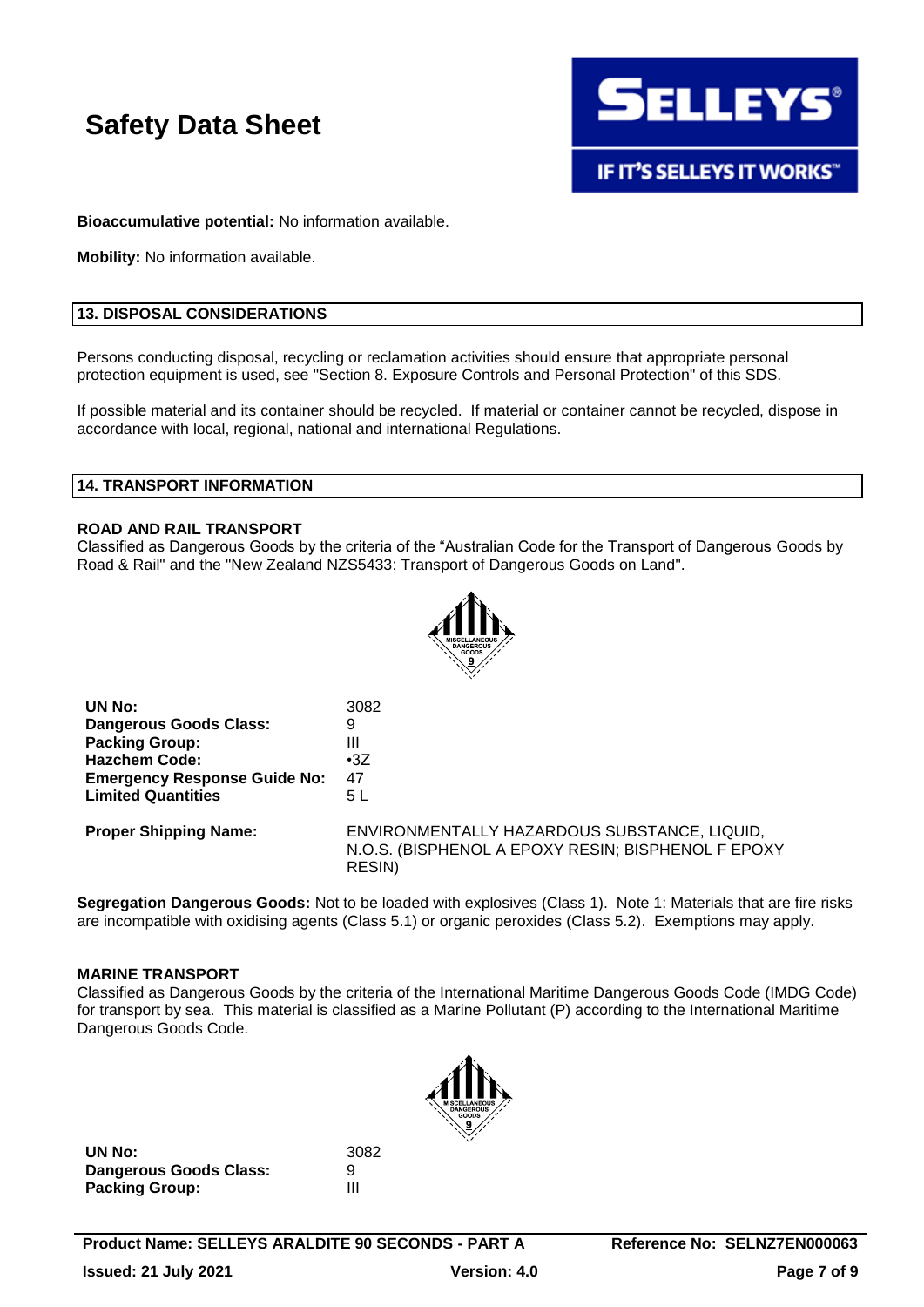

# IF IT'S SELLEYS IT WORKS"

**Proper Shipping Name:** ENVIRONMENTALLY HAZARDOUS SUBSTANCE, LIQUID, N.O.S. (BISPHENOL A EPOXY RESIN; BISPHENOL F EPOXY RESIN)

### **AIR TRANSPORT**

Classified as Dangerous Goods by the criteria of the International Air Transport Association (IATA) Dangerous Goods Regulations for transport by air.



**UN No:** 3082 **Dangerous Goods Class:** 9 **Packing Group:** III

**Proper Shipping Name:** ENVIRONMENTALLY HAZARDOUS SUBSTANCE, LIQUID, N.O.S. (BISPHENOL A EPOXY RESIN)

# **15. REGULATORY INFORMATION**

### **This material is not subject to the following international agreements:**

Montreal Protocol (Ozone depleting substances) The Stockholm Convention (Persistent Organic Pollutants) The Rotterdam Convention (Prior Informed Consent) Basel Convention (Hazardous Waste) International Convention for the Prevention of Pollution from Ships (MARPOL)

# **This material/constituent(s) is covered by the following requirements:**

All components of this product are listed on or exempt from the New Zealand Inventory of Chemical (NZIoC).

AIICS Status: Formulations where all components AIIC listed.

**EPA Group Standard:** HSR002670 - Surface Coatings and Colourants (Subsidiary Hazard) Group Standard 2020

# **16. OTHER INFORMATION**

Reason for issue: Revised

This Safety Data Sheet has been prepared by Chemical Data Services Pty Ltd (chemdata.com.au) on behalf of its client.

Safety Data Sheets are updated frequently. Please ensure that you have a current copy.

This SDS summarises at the date of issue our best knowledge of the health and safety hazard information of the product, and in particular how to safely handle and use the product in the workplace. Since the company cannot anticipate or control the conditions under which the product may be used, each user must, prior to usage, review this SDS in the context of how the user intends to handle and use the product in the workplace.

If clarification or further information is needed to ensure that an appropriate assessment can be made, the user